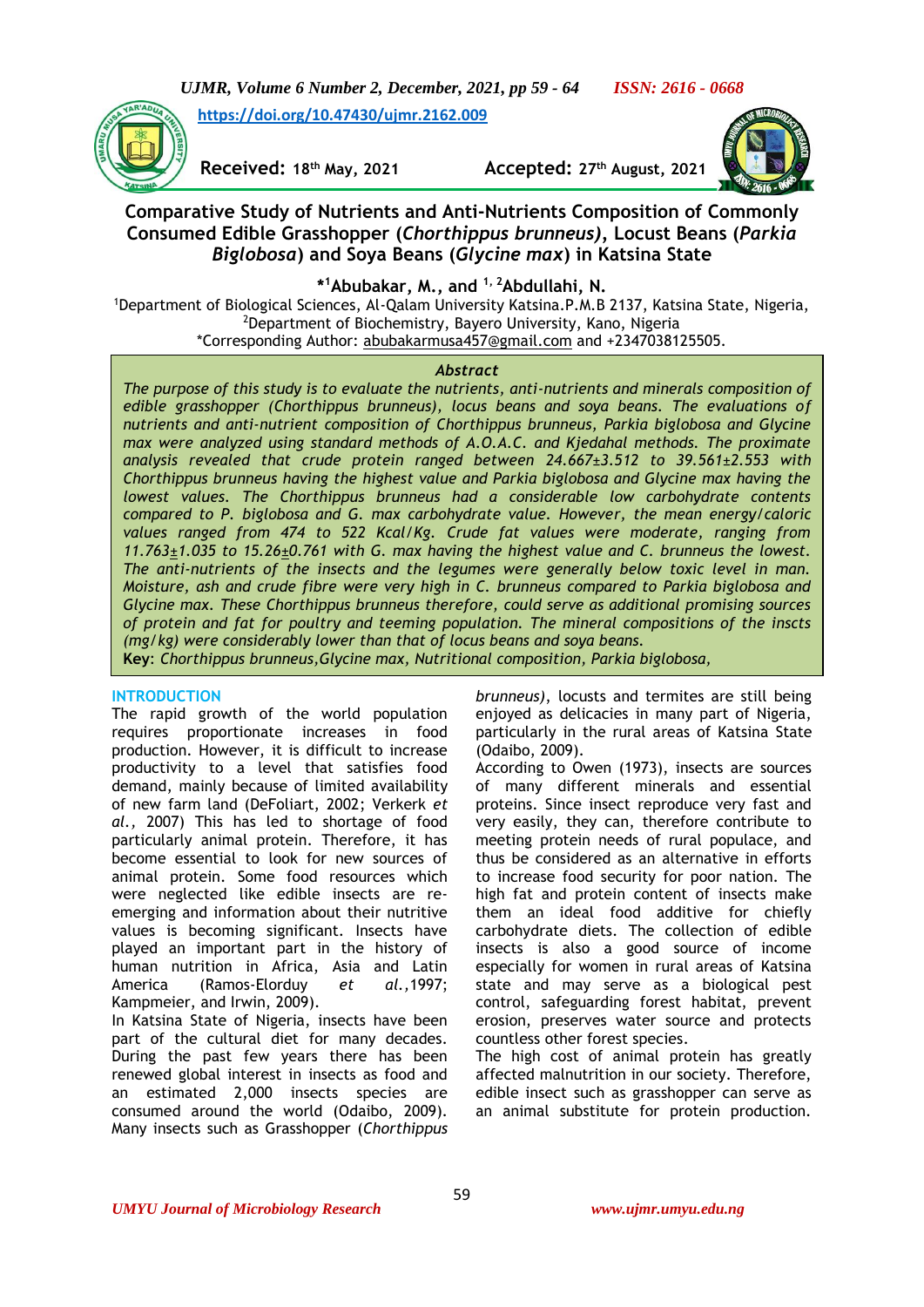#### *UJMR, Volume 6 Number 2, December, 2021, pp 59 - 64 ISSN: 2616 - 0668*

Since these sources have been utilized by the populace, this study was aimed at evaluating the nutrient composition as well as antinutrient composition and mineral element of grasshopper which is usually consumed across the State and compared it with Locus beans and Soya beans.

### **MATERIALS AND METHODS**

#### **Study Area**

The study was conducted between January to August, 2020 in Katsina the capital town of Katsina State, Nigeria. Katsina city is located on coordinates 12°, 15<sup>0</sup> North and  $7^0$  to 30<sup>0</sup> East, with a total population of 5,801, 584 (National Population Commission, 2006) and covers an area of  $24,192km^2$  with an elevation of 519m above sea level. It has with an international boundary in the north to Niger republic, it also shares border in the east with Kano and Jigawa state, in the west with Zamfara state and in the south with Kaduna state.

# **Sample Collection**

The dried sample of grasshopper was purchased from Chake market (Himata) in Katsina Local Government area of Katsina State, Nigeria. It was then taken to the Biological Science laboratory, Al-qalam University Katsina, Nigeria for analysis.

#### **Preparation**

The dried sample was ground into powder using motor and pestle for proximate and minerals analysis.

#### **Determination of Moisture Content**

Six (6) gram of the grinded sample was weighed into a previously weighed crucible. The crucible was then placed in hot-oven set at 100  $\degree$ C to dry to a constant weight for 24h. The crucible was removed from the oven and transferred to desiccator, cooled for ten minutes and weighed. The same procedure was repeated until constant weight was obtained. The moisture content was then calculated as percentage moisture according to the methods of (Owoso and Ogunmoyela, 2001).

The percentage is obtained by the formula:

$$
\%Moisture = \frac{W2 - W3}{W2 - W1} X100
$$

#### **Determination of Crude Fat**

Crude fat was quantified according to AOAC (1999; No. 920.85) method. Extraction of fat was done with soxhlet extracting machine (HT 1043 extraction unit, Tecator, Hoganas, Sweden), using petroleum ether (40-60 boiling points) as the extractor. A 250ml extraction flask was washed and dried in an oven at  $105\text{°C}$ , and weighed. 30g of the ground sample was weighed into a labeled porous thimble. The

thimble mouth was covered with white clean cotton wool. 200ml of petroleum ether was added into 250ml extraction flask. The covered porous thimble was placed into the condenser and the apparatus was assembled for extraction, which continues for 6hrs. The porous thimble was removed and the extraction flask was placed on the water bath to make it free from petroleum ether. The weight was taken as (W3). Percentage fat was calculated as follows:

$$
\% Fat = \frac{W3 - W2}{W1 - W0} \; X100
$$

Where: W0 = Weight of empty porous thimble, W1 = Weight of thimble + ground sample, W1 -W0 = Weight of ground sample, W2 = Weight of empty extraction flask, W3 = Weight of extraction flask + oil

#### **Determination of Ash Content**

Ten (10) grams of the sample was weighed into a porcelain crucible. This was transferred into the muffle furnace set at 550  $°C$  and left for 1h.after which the sample was removed and placed in a desiccator containing silica gel. The percentage ash was then calculated according to the methods of Udo and Ogunwale (1986).

$$
\%Ash = \frac{W3 - W1}{W2 - W1} X100
$$

# **Determination of Protein Content**

Concentrated sulphuric acid (20 ml) was introduced into the micro-Kjeldahl flask containing 2 g of ground sample. Two Kjeldahl catalyst tablets were added and digested for 4 h, cool overnight in a fume cupboard and the contents diluted with water to 250 cm. A distillation unit was then used and the percentage nitrogen determined according to the Kjeldahl techniques of the (AOAC,1990).

$$
NA\;X\;TV\;X\;0.014\;X\;D.F
$$

 $\%Nitrogen = \frac{NIR117R0.0111R0.11}{Volume of aliquot X weight of sample}$  X100 Where;  $NA = Normality$  of acid (0.01N),  $TV =$ Titer value, DF = Dilution Factor, Volume of aliquot = 10ml

#### **Determination of Carbohydrate (CHO)**

Two (2) grams of the samples were collected and dried in the oven at  $70^{\circ}$ C, of ground and defatted. The soluble sugars were extracted with 80% ethanol (v/v) following the methods of Omafuvbe *et al*. (2004). The total soluble sugar was determined by the anthrone reagent method of Morris (1948) and reducing sugar was determined by the calorimetric method (Somogyi, 1945) using standard curve of glucose.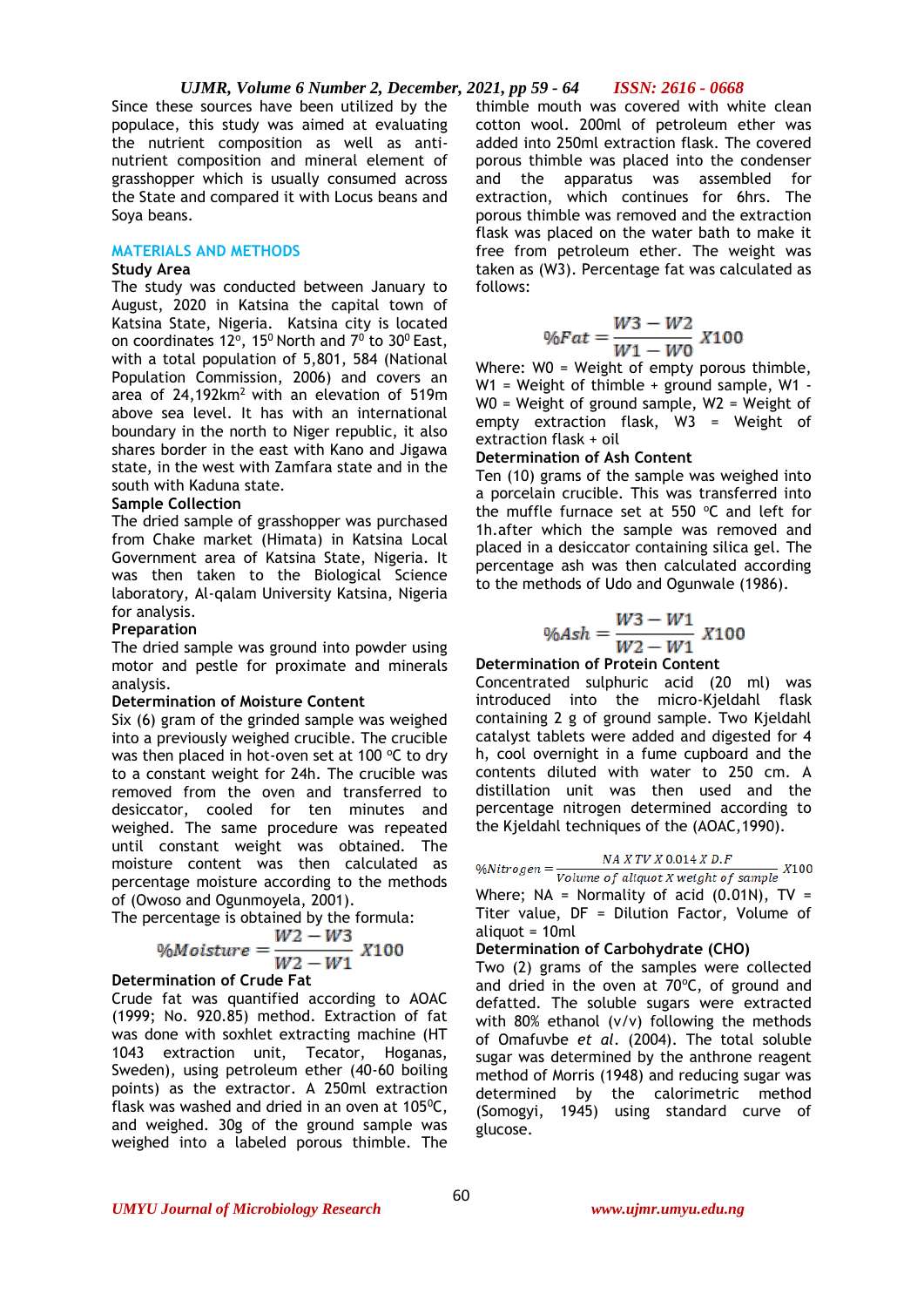Two (2) grams of the sample were ground and diluted in 100 ml distilled water in a conical flask. 20 ml of 10% sulphuric acid were added and boiled gently for 30 min. The sample was then cooled and filtered. The filtrate was subjected to treatment using 10% sodium hydroxide. The residue was passed through 20 ml of ethanol and petroleum ether and then dried at 105 C. The sample was weighed and ashed at o 100 C for 90 min cooled and reweighed and the o percentage of crude fibre calculated (Owoso *et al*., 2000).

$$
\%Fibre\frac{W2-W3}{W1}x100
$$

### **Determination of Free Fatty Acid**

The extracted oil (0.1 g) was weighed into a clean dry conical flask; then 10ml of 95% Ethanol and 1cm3 of phenolphthalein indicator were added. This was then titrated with 0.1m NaOH, with constant shaking until a pink – colour persisted for 30minutes

$$
\%FFA = \frac{VXMX2.82}{W}
$$

Where: FFA = Free Fatty Acid,  $V =$  Titer value, W= Weight of the sample

#### **Determination of Phytate Content**

Four (4) grams of the sample was soaked in 100ml of 2% HCl for 5 hours and then filtered. A portion (25ml) of the filtrate was taken into the conical flask and 5.0ml of 0.3% NH4SCN solution was titrated with a standard solution of  $FeCl<sub>2</sub>containing$  0.00195g  $Fe/ml$  until a brownish yellow colour persisted for 5minutes. 1ml = 1.10mg Phytin-Phorsphorus. The phytate content was calculated by multiplying the value of Phytin-Phosphorus by 3.55.

TVXEqv.Wt X D.F X 3.55 X 1000 Conc. of phytate  $(mg/100g)$  = W

TV = titre value, Eqv. Wt = equivalent weight, D.F = dilution factor, 1000 = conversion factor to mg/100g of sample and W = weight of sample

# **Determination of Oxalate Content**

A quantity (2.5g) of the sample was extracted with 100ml of  $2\%$  HCl, 5ml of conc. NH<sub>3</sub> and precipitated with  $CaCl<sub>3</sub>$  as calcium oxalate. The precipitate was then washed with 20ml of 25%  $H_2O_4$ and dissolved in hot water, and then titrated with  $0.05N$  KMnO<sub>4</sub> to determine the conc. of oxalate until a pink end point was observed. (1ml of 0.05N KMnO<sub>4</sub>=  $0.045g$  oxalic acid)

Conc. of oxalate (mg/100g) = 
$$
\frac{TVXEqv.Wt X D.F X 3.55 X 1000}{W}
$$

TV = Titre Value, Eqv. Wt = Equivalent Weight, D.F = Dilution Factor, 3.55 = Phytin-Phosphorus Factor, 1000 = Conversion Factor to mg/100g of sample and W = Weight of Sample

# **Determination of Tannin Content**

Sample (0.5gram) was weighed into a plastic bottle. 100ml of distilled water was added and shaken for 1hr in a mechanical shaker. This was filtered into 10ml volumetric flask and made up to the mark then 1ml of the filtrate was pipetted into test-tube and mixed with 0.4ml of 0.1M FeCl2 in 0.1N HCl and 0.008M potassium ferrocyanide. The absorbance was measured at 550nm within 10 minutes.

Conc. of 
$$
\tanh\left(\frac{mg}{100g}\right)Cu = \frac{Au}{AS} \times CS \times 1000
$$

AU = absorbance of unknown sample, AS = absorbance of standard, CS = concentration of standard, CU = concentration of unknown sample and 1000 = conversion factor to mg/100g.

# **Analyses of Some Mineral Composition**

One gram of sample was weighed into a crucible, burned on hot plate until the smoke subsides completely and then made to ash in a muffle furnace at  $500^{\circ}$ C for 6 hours. The crucible was transferred into a desiccator and allowed to cool. The ash sample was dissolved in 1ml of concentrated nitric acid. The dissolved ash sample was evaporated to dryness on a hot plate. 5ml of 5M hydrochloric acid was added and transferred to 100ml standard volumetric flask. It was then made up to mark with distilled water and filtered. The prepared sample was analyzed for the mineral elements (Zn, Fe, Ca, Mn, Na, K and Cu) using Atomic Absorption Spectrophotometry.

#### **Data Analysis**

Data on the nutritional composition of the different insect species were analyzed using Sigma Stat 3.5 analytical software. Analysis of Variance (ANOVA) was performed and differences between means were separated using Least Significant Difference (LSD) test at 5% (P<0.05) level of significance. Results were reported as means ± standard deviations.

### **RESULTS AND DISCUSSION**

All the samples have significantly different nutritional composition except the protein contents of Glycine max and *Chorthippus brunneus* which are not significantly different

#### *UMYU Journal of Microbiology Research www.ujmr.umyu.edu.ng*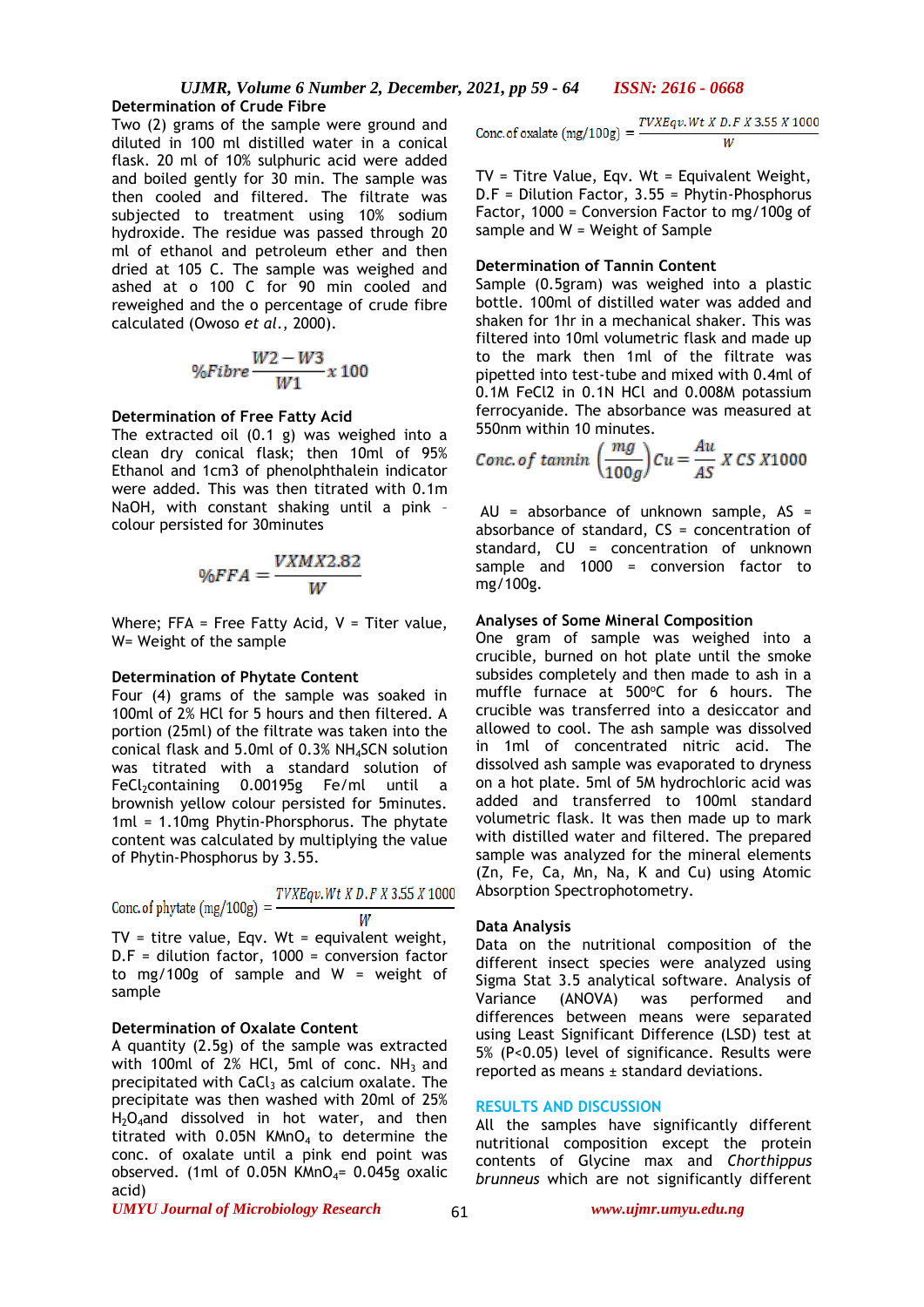# *UJMR, Volume 6 Number 2, December, 2021, pp 59 - 64 ISSN: 2616 - 0668*

at the 5 % level. This similarity in protein content may be due to high consumption of various dietary protein foods by the *Chorthippus brunneus*. The *Chorthippus brunneus* has the highest amount of moisture while the *Parkia biglobosa* and *Glycine max* have the lowest moisture content as show in (table 1.0). The results obtained for the proximate composition of *Chorthippus brunneus, Parkia biglobosa* and *Glycine max* are somewhat different from what was previously reported by (Aduku, 1993), (Melik, 1969 and Bedford, 1980).

The high moisture content in the *Chorthippus brunneus* implies that it cannot be stored for a very long time since moisture which is an important medium for multiplication of microorganisms is very high in *Chorthippus brunneus* sample. The high ash content is indicative that the *Chorthippus brunneus* could be important sources of minerals, compared to lower ash contents of *Parkia biglobosa* and *Glycine max*. The high protein content of 39.561±2.553 of the *Chorthippus brunneus* suggests that it could be used in the management of protein deficiency cases such as Kwashiorkor, compared to lower protein for *Parkia biglobosa*. The lower crude fat content suggests that the *Chorthippus brunneus* may not be a viable source of oil, going by their crude fat contents when compare to high crude fat observed in *Parkia biglobosa* and *Glycine max* as show in (table 1.0).

The *Chorthippus brunneus, Parkia biglobosa*  and *Glycine max* samples contained relatively low fibres, but the presence of fibre in foods is known to be beneficial. Fibre has some physiological effects in the gastrointestinal, tract. These effects include variation in faecal water, faecal bulk and transit time and elimination of bile acids and neutral steroids which lower the body cholesterol pool (Aduku, 1993).

The carbohydrate contents in the *Chorthippus brunneus* is relatively high but lower than what was obtained in *Parkia biglobosa* and Glycine max. This suggests that the insect could be used in managing protein-energy malnutrition since there is enough quantity of carbohydrate to derive energy from in order to spare protein so that protein can be used for its primary function of building the body and repairing worn out tissues rather than as a source of energy (Melik, 1969 and Bedford, 1980).

The study revealed that the insect under study have high nutritional qualities. The protein content of the insect has been studied and compared with the protein content of Locus beans and Soya beans. The result of the proximate analysis of *Chorthippus brunneus* from this study is similar to that obtained by others (Aduku, 1993; Melik, 1969; Bedford 1980). However, the value of proximate analysis of *glycine max* and *Parkia biglobosa* were lower than that of *Chorthippus brunneus*. These differences may be due to high consumption of various dietary foods by the insect. The results of this study also confirm the fact that insects are indeed a good source of protein and other nutrients. The consumption of non-toxic insect should therefore be encouraging.

|  | TABLE 1: Proximate Composition of Chor <i>thippus brunneus, Parkia biglobosa</i> and Glycine max |
|--|--------------------------------------------------------------------------------------------------|
|--|--------------------------------------------------------------------------------------------------|

| Parameters (%)   | C. brunneus                    | P. biglobosa                 | G. max                       |
|------------------|--------------------------------|------------------------------|------------------------------|
| Crude Protein    | 39.561±2.553 <sup>b</sup>      | 24.667+3.512 <sup>a</sup>    | 38.333+6.807 <sup>b</sup>    |
| Crude Fat        | $11.763 \pm 1.035^b$           | $13.68 + 3.257$ <sup>a</sup> | 15.26+0.761 <sup>a</sup>     |
| Crude Fibre      | $4.703 \pm 1.535$ <sup>a</sup> | 3.175+0.209 <sup>a</sup>     | 2.953+0.0971 <sup>a</sup>    |
| Ash content      | $6.607 \pm 0.930$ <sup>b</sup> | $2.96 + 0.286$ <sup>a</sup>  | $3.773 + 0.448$ <sup>a</sup> |
| Moisture Content | 11.00±0.600 <sup>c</sup>       | $4.363 + 0.342$ <sup>a</sup> | $8.547 + 1.005^b$            |
| Carbohydrate     | 25.57±6.606 <sup>b</sup>       | 51.962+7.343 <sup>a</sup>    | 29.36+7.457 <sup>b</sup>     |

Key: Values are means of 3 triplicate determination  $\pm$  S.D, means with different superscript along the same horizontal array differ significantly (P< 0.05).

The oxalate content recorded was the lowest compared to tannins and phytate. On the other hand, *Parkia biglobosa* had the least percentage concentration of phytate and oxalate compared to *Chorthippus brunneus* and

*glycine max* as show in Table 2.0. The concentrations of all the antinutrients in the insect and the legumes happened to be within acceptable levels.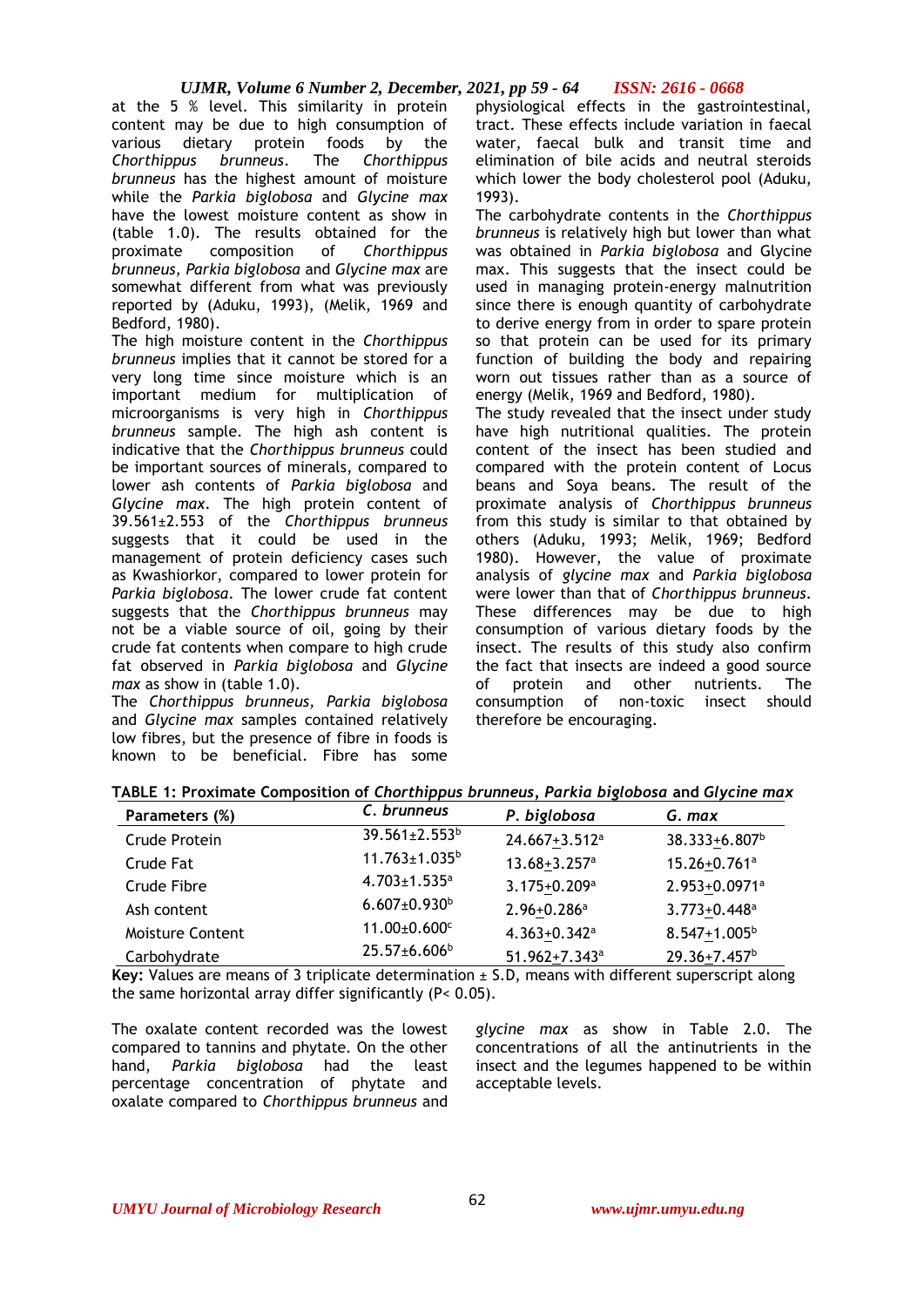*UJMR, Volume 6 Number 2, December, 2021, pp 59 - 64 ISSN: 2616 - 0668* **TABLE 2: Anti Nutrient Composition of** *Chorthippus brunneus, Parkia biglobosa* **and** *Glycine max* **(mg/100g)**

| $\cdots$          |                                  |                                  |                                  |  |
|-------------------|----------------------------------|----------------------------------|----------------------------------|--|
| <b>Parameters</b> | C. brunneus                      | P.biglobosa                      | G. max                           |  |
| Phytate           | $0.0247 \pm 0.0025^{\circ}$      | $0.0345 \pm 0.0022$ <sup>a</sup> | $0.0127 \pm 0.0145$ <sup>b</sup> |  |
| Oxalate           | $0.0873 \pm 0.0037$ <sup>b</sup> | $0.0433 + 0.0065$ <sup>a</sup>   | $0.0563 \pm 0.0028$ <sup>a</sup> |  |
| Tannin            | $0.0971 \pm 0.0027$ <sup>c</sup> | $0.0761 \pm 0.0012$ <sup>a</sup> | $0.0571 \pm 0.0091$ <sup>b</sup> |  |
| .                 |                                  |                                  | .                                |  |

**Key:** Values are means o 3 triplicate determination ± S.D, means with different superscript along the same horizontal array differ significantly (P< 0.05).

**TABLE 3: Mineral Composition of** *Chorthippus brunneus, Parkia biglobosa* **and** *Glycine max* **(mg/100g)**

| Mineral element | C. brunneus                    | P. biglobosa                     | G. max                         |  |
|-----------------|--------------------------------|----------------------------------|--------------------------------|--|
| Zinc $(2n)$     | $1.187 \pm 0.005^{\text{a}}$   | $1.857 \pm 0.0666$ <sup>a</sup>  | $3.080 + 0.0100$ <sup>b</sup>  |  |
| $lron$ (Fe)     | $3.43 \pm 0.2140$ <sup>c</sup> | 16.247±0.0577 <sup>a</sup>       | $12.41 + 0.0529$ <sup>b</sup>  |  |
| Calcium (Ca)    | 30.97±0.010 <sup>b</sup>       | $3.138 \pm 0.00608$ <sup>a</sup> | 2.87+0.01000 <sup>a</sup>      |  |
| Magnesium (Mg)  | 7.997±1.469 <sup>b</sup>       | $11.897 \pm 1.423$ <sup>a</sup>  | $9.597 \pm 1.289$ <sup>a</sup> |  |
| Manganese (Mn)  | $0.533 \pm 0.577$ <sup>b</sup> | $0.353 \pm 0.123$ <sup>a</sup>   | $0.235 \pm 0.201$ <sup>a</sup> |  |
| Sodium (Na)     | 89,837±0.781 <sup>c</sup>      | $110.509 \pm 0.149^a$            | 172.837+0.613 <sup>b</sup>     |  |
| Potassium (K)   | 12.893+0.0232 <sup>b</sup>     | 21.66+0.0954 <sup>a</sup>        | 15.763+0.0862 <sup>b</sup>     |  |
| Copper (Cu)     | $0.456 + 0.00512$ <sup>a</sup> | $0.377 + 0.00577$ <sup>a</sup>   | $0.887 + 0.00577$ <sup>b</sup> |  |
|                 |                                |                                  |                                |  |

**Key:** Values are means o 3 triplicate determination ± S.D, means with different superscript along the same horizontal array differ significantly (P< 0.05).

The high calcium content in the insect could be used in complementary foods to help build the bones and teeth since calcium is one of the main components of teeth and bones when compared to low contents in locus beans and soya beans. Calcium also plays a role in blood clotting (Mehas *et al.,* 1997). Magnesium is involved in making proteins and releasing energy and helps hold calcium in the enamel of the teeth.

Iron is used in the management of iron deficiency anaemia since iron is a vital part of red blood cells that carry and release oxygen (Mehas *et al.,* 1997). Phosphorus is closely linked with calcium. The two minerals combine to form calcium phosphate, which gives bones their rigid structure (Mehas *et al.,* 1997).Sodium is needed in the body in a small amount to help maintain normal blood pressure and normal function of muscles and nerves. Zinc helps the immune system fight off invading bacteria and viruses. The body needs zinc to make proteins and DNA, the genetic material in all cells and also helps in wound healing and

# **REFERENCES**

- AOAC (2006). Official methods of analysis. 18th ed. Revised. Washington, DC, USA: Association of Official Analytical Chemists.
- AOAC, (2005). Official methods of analysis. 18th ed. Revised. Washington, DC, USA: Association of Official Analytical Chemists.
- AOAC, (1990). Official methods of analysis of the Association of Official Analytical

the breakdown of carbohydrates. Also, zinc is below the permissible level of 50 and 100mcg/g in grains and beans (USDA*,* 2003).

# **CONCLUSION**

The study has established the proximate nutrients, antinutrients and minerals (calcium, sodium, zinc, magnesium, manganese, potassium, copper, iron and phosphorus) concentrations of *Chorthippus brunneus, Parkia biglobosa* and Glycine max. The results of this study indicate that the insect is rich in proteins, fats and carbohydrates and are therefore inexpensive source of macronutrients which can be used in intervention programme aimed at alleviating protein-energy malnutrition. The flour from the locus bean and soya bean has good protein contents and could be used to fortify flours with low protein content such as maize and rice. The mineral contents indicate that the flour samples could be important sources of minerals for humans and farm animals and they also contained tolerant level of anti -nutrients.

> Chemists.15th ed. U.S.A: Association of Official Analytical Chemists.

- DeFoliart, G.R. 2002. The human use of insects as food resource: a bibliographic account in progress, p.1737- 1757. Department of Entomology, University of Wisconsin-Madison: USA.
- John (2015) Compositional Studies on edible tropical species of mushrooms. Food Chemistry, 1995, 54:265-268.
- Kampmeier, G. E. and Irwin, M. E. 2009. 2nd ed. Commercialization of Insects and